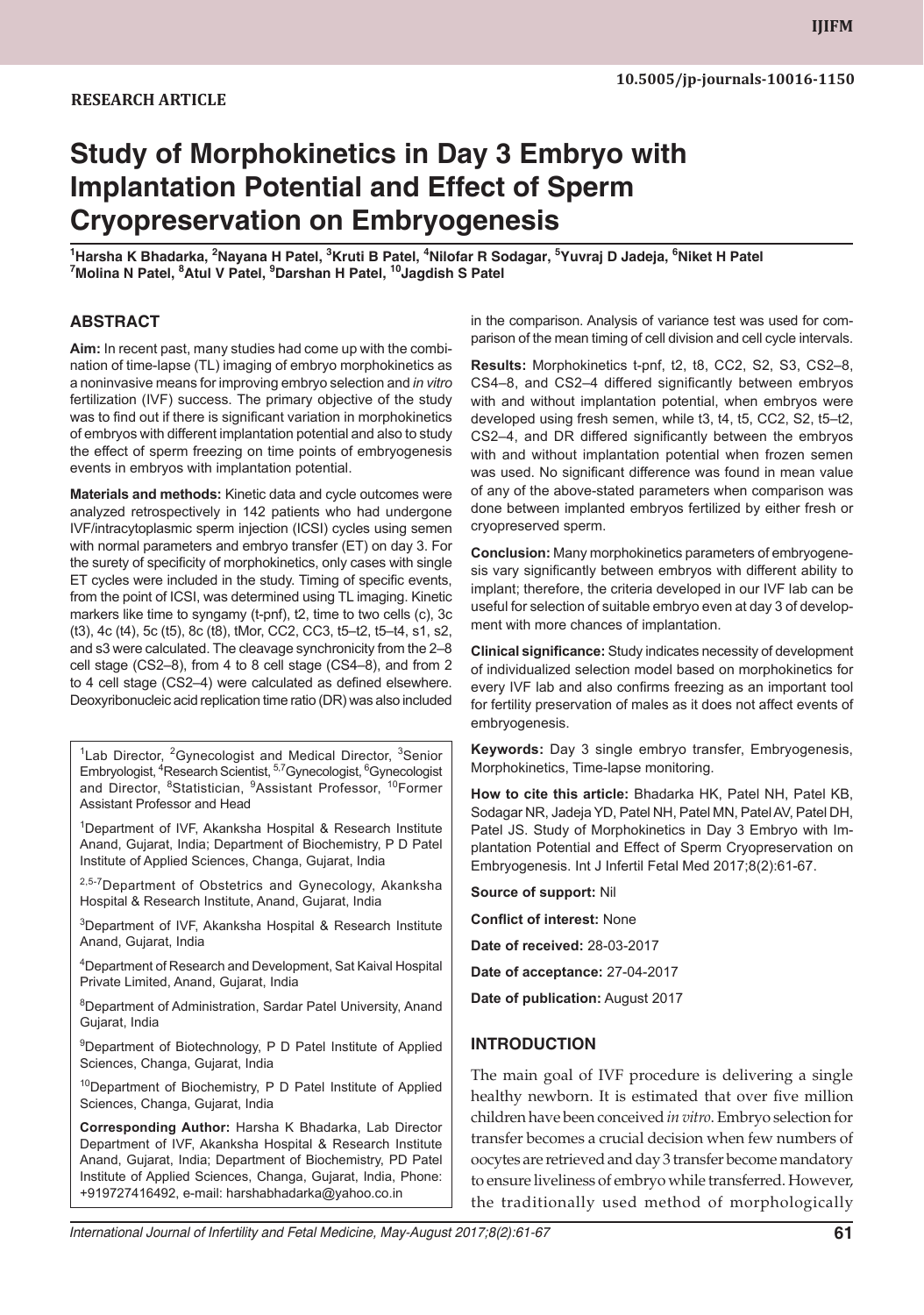evaluation of embryo is not predictive enough to allow routine single embryo transfer (ET).

The TL imaging/monitoring provides a noninvasive tool for embryo culture and provides extra information on the cleavage pattern, morphologic changes, and embryo development dynamics which can help in identification of embryos with higher implantation potential.

Furthermore, studies in past concluded that transfer of cleavage-stage embryos gives higher cumulative clinical pregnancy rate than blastocyst transfer. $^1$  Many IVF laboratories prefer to transfer cleavage stage embryo(s) due to suspected negative effect of prolonged culture. Also, it remains the only choice when low numbers of embryos are available to avoid cancellation of transfer.

Many studies recommended that each laboratory needs to first characterize optimal growth patterns for embryos within their own *in vitro* culture system used for TL technology as contradictory conclusions were reached in relationship between culture media and embryo kinetics. $2,3$ 

Furthermore, cryopreservation of sperm became routine procedure in IVF setup as prophylactic measure for fertility preservation due to higher age, before chemotherapy or radiotherapy. The other reasons could be preservation of sperm when husband's absence is expected at a time of IVF cycle or just as backup sample. However, the impact of use of cryopreserved sperm on events of embryogenesis is still an area of extensive research.

The present retrospective study was undertaken to fulfill following objectives in our own IVF setting: (1) To evaluate the morphokinetic differences between embryos with and without implantation potential which were transferred at cleavage stage in single ET cycle, (2) to evaluate effect of sperm cryopreservation on embryogenesis events.

## **MATERIALS AND METHODS**

This was a retrospective study of prospectively acquired data of TL imaging of human embryos during *in vitro* growth. This study was conducted in a private IVF clinic from August 2013 to April 2016. Total 142 single-ET cycles on day 3 with self-egg and without surrogacy were included in this study. Only those embryos which were showing normal conventional day 3 morphology with less than 5% fragmentation were selected for inclusion in this study. *In vitro* fertilization/ICSI cycles which were of couples with normal endometrium and uterus along with normal semen parameters were included in this study.

## **Conditions for Embryo Culture and Incubation**

Each of the 12 individual wells of the EmbryoSlide® culture disk was filled with 25 μL of a single-step culture medium (Continuous Single Culture; Irvine Scientific, California, USA) and covered with an overlay of 1.5 mL paraffin oil (Irvine Scientific, California, USA). Following ICSI, injected oocytes positioned in the wells of the slide were placed in a TL incubator (EmbryoScope™; Unisense Fertilitech, Aarhus, Denmark) and incubated at  $6\%$  CO<sub>2</sub>, 5%  $O_2$ , and 37°C for 5 days until ET. The culture medium was refreshed on the afternoon of day 3 by replacing the incubated slide with a new preequilibrated slide prepared as described earlier. Image stacks were acquired at seven focal planes every 10 minutes and data were continuously transferred to an external computer (EmbryoViewer® workstation; Unisense Fertilitech, Aarhus, Denmark).

## **Embryo Transfer and Confirmation of Implantation**

All ET procedures were performed using a stipulated standardized technique under ultrasound guidance. Viable implantation was confirmed at 7 weeks of pregnancy by the detection of fetal heartbeat under ultrasound.

## **Equations defining Time Ratios**

All data were recorded retrospectively from the EmbryoViewer® workstation and exported for further analysis into Microsoft Excel and then to Statistical Package for the Social Sciences (SPSS, version 17). Spreadsheet analysis was performed for the cleavage timings from t2 to t8, six cleavage cycle intervals (t3–t2; t4–t3; t5–t4; t5–t3; t8–t5; t8–t2) and for four ratios derived from morphokinetic parameters: CS2–8, CS4–8, CS2–4, deoxyribonucleic acid replication time ratio (DR) as described elsewhere.<sup>4</sup> The time of all mitotic events was expressed as hours post-ICSI. Annotations of all embryos included in the present study were performed by one embryologist, to minimize the interobserver variations.

## **Statistical Analysis**

The statistical analysis was done using F test in analysis of variance (ANOVA). All statistical analysis was performed using SPSS version 17.0 and  $p < 0.05$  was considered statistically significant.

## **RESULTS**

A total of 142 transferred embryos with known implantation data (KID) results were retrospectively annotated for different biological events of embryogenesis. The cleavage timings from t2 to t8, six cleavage cycle intervals (t3–t2; t4–t3; t5–t4; t5–t3; t8–t5; t8–t2) and for four ratios derived from morphokinetic parameters: CS2–8, CS4–8, CS2–4, DR were calculated for all the transferred embryos. Out of 142 transferred embryos, 60 were fertilized using fresh semen

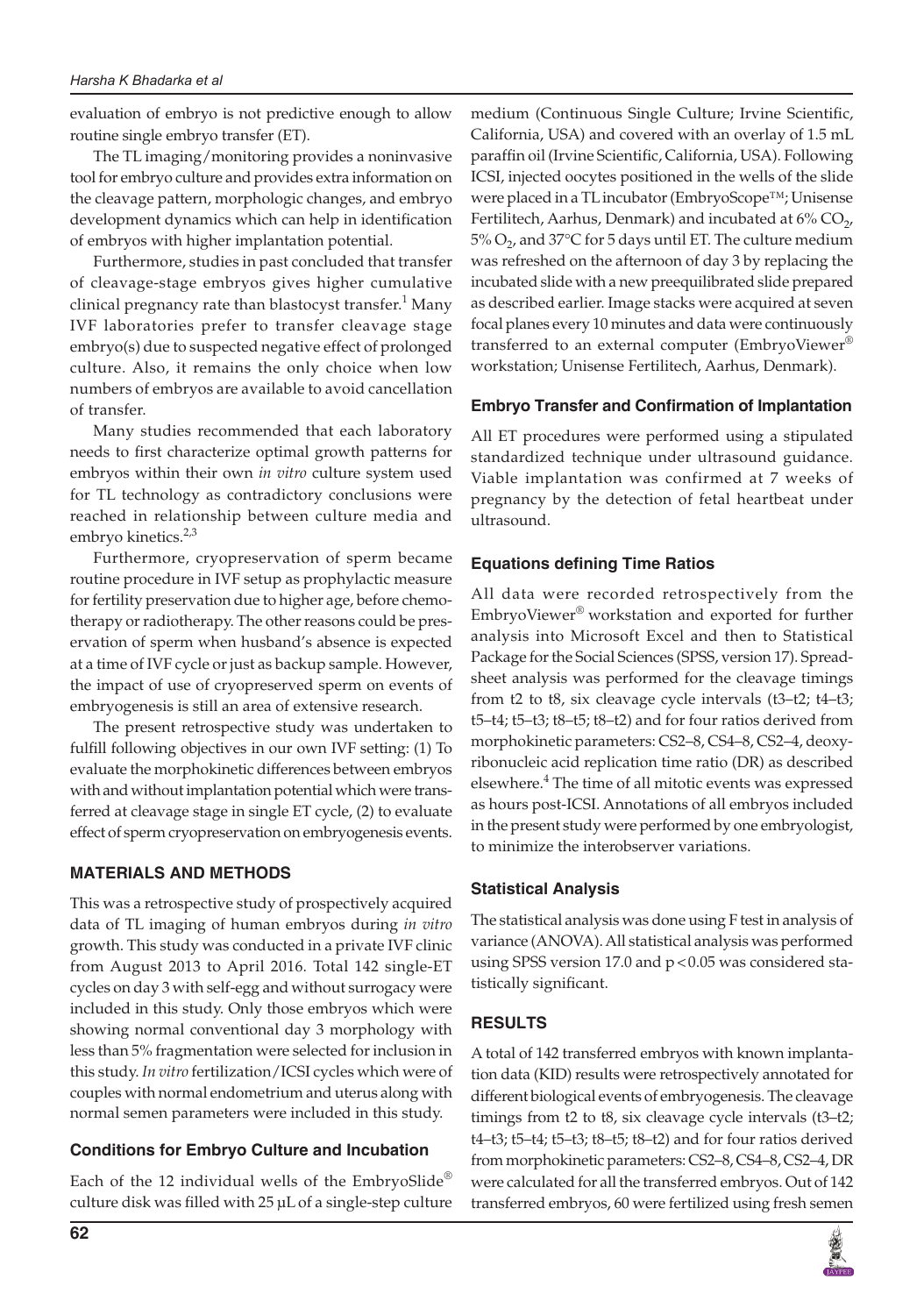|  | Time-lapse imaging to study implantation potential of D3 embryo |  |  |
|--|-----------------------------------------------------------------|--|--|

| Table 1: Morphokinetic analysis of embryos with and without implantation potential developed by ICSI using fresh sperm |              |    |           |                 |                                  |                    |                   |
|------------------------------------------------------------------------------------------------------------------------|--------------|----|-----------|-----------------|----------------------------------|--------------------|-------------------|
| Morphokinetic                                                                                                          |              |    |           | <b>Standard</b> | 95% confidence interval for mean |                    | <b>ANOVA</b> test |
| parameters                                                                                                             | Implantation | n  | Mean      | deviation       | Lower bound                      | <b>Upper bound</b> | sig. value        |
| t-pnf                                                                                                                  | Negative     | 39 | 24.8923   | 2.57848         | 24.1745                          | 25.6102            | 0.004             |
|                                                                                                                        | Positive     | 21 | 22.1500   | 0.37417         | 21.8372                          | 22.4628            |                   |
| t2                                                                                                                     | Negative     | 39 | 27.2462   | 2.49631         | 26.5512                          | 27.9411            | 0.004             |
|                                                                                                                        | Positive     | 21 | 24.5500   | 0.37417         | 24.2372                          | 24.8628            |                   |
| t3                                                                                                                     | Negative     | 39 | 34.2462   | 4.52230         | 32.9871                          | 35.5052            | 0.294             |
|                                                                                                                        | Positive     | 21 | 35.9500   | 0.05345         | 35.9053                          | 35.9947            |                   |
| t4                                                                                                                     | Negative     | 39 | 37.1538   | 3.38847         | 36.2105                          | 38.0972            | 0.409             |
|                                                                                                                        | Positive     | 21 | 36.1500   | 0.16036         | 36.0159                          | 36.2841            |                   |
| t5                                                                                                                     | Negative     | 39 | 46.9769   | 6.62309         | 45.1330                          | 48.8208            | 0.431             |
|                                                                                                                        | Positive     | 21 | 48.8500   | 1.01559         | 48.0009                          | 49.6991            |                   |
| t8                                                                                                                     | Negative     | 39 | 61.9923   | 7.55668         | 59.8885                          | 64.0961            | 0.000             |
|                                                                                                                        | Positive     | 21 | 52.0500   | 0.48107         | 51.6478                          | 52.4522            |                   |
| S <sub>1</sub>                                                                                                         | Negative     | 39 | 2.3538    | 0.28454         | 2.2746                           | 2.4331             | 0.650             |
|                                                                                                                        | Positive     | 21 | 2.4000    | 0.00000         | 2.4000                           | 2.4000             |                   |
| CC <sub>2</sub>                                                                                                        | Negative     | 39 | 7.0000    | 4.91049         | 5.6329                           | 8.3671             | 0.015             |
|                                                                                                                        | Positive     | 21 | 11.4000   | 0.32071         | 11.1319                          | 11.6681            |                   |
| S <sub>2</sub>                                                                                                         | Negative     | 39 | 2.9077    | 2.85340         | 2.1133                           | 3.7021             | 0.010             |
|                                                                                                                        | Positive     | 21 | 0.2000    | 0.10690         | 0.1106                           | 0.2894             |                   |
| t4int                                                                                                                  | Negative     | 39 | 9.8231    | 4.87252         | 8.4666                           | 11.1796            | 0.103             |
|                                                                                                                        | Positive     | 21 | 12.7000   | 0.85524         | 11.9850                          | 13.4150            |                   |
| S <sub>3</sub>                                                                                                         | Negative     | 39 | 15.0154   | 7.38008         | 12.9608                          | 17.0700            | 0.000             |
|                                                                                                                        | Positive     | 21 | 3.2000    | 1.49666         | 1.9488                           | 4.4512             |                   |
| CC <sub>3</sub>                                                                                                        | Negative     | 39 | 12.7308   | 4.32709         | 11.5261                          | 13.9354            | 0.913             |
|                                                                                                                        | Positive     | 21 | 12.9000   | 0.96214         | 12.0956                          | 13.7044            |                   |
| $t5-t2$                                                                                                                | Negative     | 39 | 19.7308   | 6.84694         | 17.8246                          | 21.6370            | 0.066             |
|                                                                                                                        | Positive     | 21 | 24.3000   | 0.64143         | 23.7638                          | 24.8362            |                   |
| $CS2-8$                                                                                                                | Negative     | 39 | 0.4860615 | 0.25169647      | 0.4159888                        | 0.5561343          | 0.000             |
|                                                                                                                        | Positive     | 21 | 0.8776353 | 0.04673119      | 0.8385670                        | 0.9167035          |                   |
| $CS4-8$                                                                                                                | Negative     | 39 | 0.5944409 | 0.24229190      | 0.5269864                        | 0.6618954          | 0.000             |
|                                                                                                                        | Positive     | 21 | 0.1982175 | 0.08613339      | 0.1262082                        | 0.2702268          |                   |
| $CS2-4$                                                                                                                | Negative     | 39 | 0.3663206 | 0.33593748      | 0.2727950                        | 0.4598462          | 0.005             |
|                                                                                                                        | Positive     | 21 | 0.0173952 | 0.00953653      | 0.0094224                        | 0.0253679          |                   |
| <b>DR</b>                                                                                                              | Negative     | 39 | 0.8513071 | 1.34661266      | 0.4764077                        | 1.2262065          | 0.937             |
|                                                                                                                        | Positive     | 21 | 0.8896739 | 0.09121742      | 0.8134142                        | 0.9659336          |                   |

and 82 were fertilized using frozen semen. Pregnancy rate using fresh sperm was 35% (21/60) and 39% (32/82) using cryopreserved sperm (p-value not significant).

Table 1 and Graph 1 depict the morphokinetics of embryos with and without implantation potential fertilized by ICSI using sperm from fresh semen. Statistically significant difference was found in t-pnf, t2, t8, S3, CS2-8, CS4–8, CS2–4, and DR between the embryos with and without implantation potential.

Table 2 and Graph 2 depict the morphokinetics of embryos with and without implantation potential fertilized by ICSI using cryopreserved sperm. Statistically significant difference was found in t3, t4, t5, CC2, S2, t5–t2, CS2–4, and DR between the embryos with and without implantation potential.



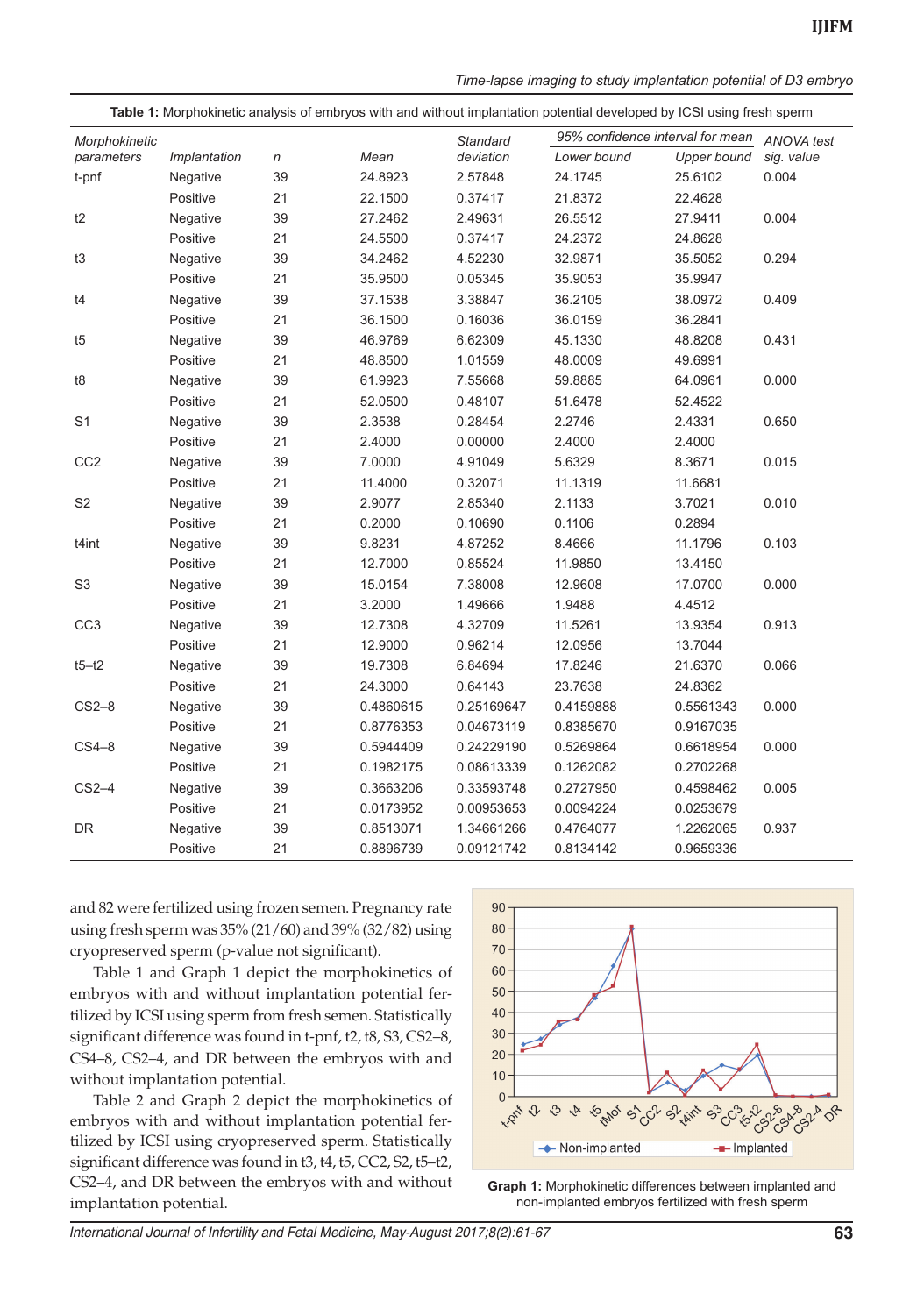#### *Harsha K Bhadarka et al*

| Table 2: Morphokinetic analysis of embryos with and without implantation potential developed by ICSI using frozen sperm |              |    |           |            |             |             |            |
|-------------------------------------------------------------------------------------------------------------------------|--------------|----|-----------|------------|-------------|-------------|------------|
| 95% confidence interval                                                                                                 |              |    |           |            |             |             |            |
| Morphokinetic                                                                                                           |              |    |           | Standard   | for mean    |             | ANOVA test |
| parameters                                                                                                              | Implantation | n  | Mean      | deviation  | Lower bound | Upper bound | sig. value |
| t-pnf                                                                                                                   | Negative     | 50 | 21.4000   | 0.00000    | 21.4000     | 21.4000     | 0.217      |
|                                                                                                                         | Positive     | 32 | 22.0750   | 1.03376    | 21.5241     | 22.6259     |            |
| t2                                                                                                                      | Negative     | 50 | 23.6000   | 0.00000    | 23.6000     | 23.6000     | 0.137      |
|                                                                                                                         | Positive     | 32 | 24.3250   | 0.91324    | 23.8384     | 24.8116     |            |
| t3                                                                                                                      | Negative     | 50 | 25.6000   | 0.00000    | 25.6000     | 25.6000     | 0.005      |
|                                                                                                                         | Positive     | 32 | 33.5000   | 4.85359    | 30.9137     | 36.0863     |            |
| t4                                                                                                                      | Negative     | 50 | 34.3000   | 0.00000    | 34.3000     | 34.3000     | 0.001      |
|                                                                                                                         | Positive     | 32 | 36.3000   | 0.86101    | 35.8412     | 36.7588     |            |
| t5                                                                                                                      | Negative     | 50 | 38.5000   | 0.00000    | 38.5000     | 38.5000     | 0.033      |
|                                                                                                                         | Positive     | 32 | 46.6250   | 6.87890    | 42.9595     | 50.2905     |            |
| t8                                                                                                                      | Negative     | 50 | 48.1000   | 0.00000    | 48.1000     | 48.1000     | 0.085      |
|                                                                                                                         | Positive     | 32 | 56.0500   | 8.55928    | 51.4891     | 60.6109     |            |
| S <sub>1</sub>                                                                                                          | Negative     | 50 | 2.2000    | 0.00000    | 2.2000      | 2.2000      | .0776      |
|                                                                                                                         | Positive     | 32 | 2.2500    | 0.33862    | 2.0696      | 2.4304      |            |
| CC <sub>2</sub>                                                                                                         | Negative     | 50 | 2.0000    | 0.00000    | 2.0000      | 2.0000      | 0.010      |
|                                                                                                                         | Positive     | 32 | 9.1750    | 4.89483    | 6.5667      | 11.7833     |            |
| S <sub>2</sub>                                                                                                          | Negative     | 50 | 8.7000    | 0.00000    | 8.7000      | 8.7000      | 0.014      |
|                                                                                                                         | Positive     | 32 | 2.8000    | 4.23698    | 0.5423      | 5.0577      |            |
| t4int                                                                                                                   | Negative     | 50 | 4.2000    | 0.00000    | 4.2000      | 4.2000      | 0.067      |
|                                                                                                                         | Positive     | 32 | 10.3250   | 6.16111    | 7.0420      | 13.6080     |            |
| S <sub>3</sub>                                                                                                          | Negative     | 50 | 9.6000    | 0.00000    | 9.6000      | 9.6000      | 0.968      |
|                                                                                                                         | Positive     | 32 | 9.4250    | 8.49671    | 4.8974      | 13.9526     |            |
| CC <sub>3</sub>                                                                                                         | Negative     | 50 | 12.9000   | 0.00000    | 12.9000     | 12.9000     | 0.857      |
|                                                                                                                         | Positive     | 32 | 13.1250   | 2.40707    | 11.8424     | 14.4076     |            |
| $t5 - t2$                                                                                                               | Negative     | 50 | 14.9000   | 0.00000    | 14.9000     | 14.9000     | 0.047      |
|                                                                                                                         | Positive     | 32 | 22.3000   | 6.78862    | 18.6826     | 25.9174     |            |
| $CS2-8$                                                                                                                 | Negative     | 50 | 0.2530612 | 0.00000000 | 0.2530612   | 0.2530612   | 0.077      |
|                                                                                                                         | Positive     | 32 | 0.6077630 | 0.37097272 | 0.4100856   | 0.8054404   |            |
| $CS4-8$                                                                                                                 | Negative     | 50 | 0.6956522 | 0.00000000 | 0.6956522   | 0.6956522   | 0.234      |
|                                                                                                                         | Positive     | 32 | 0.4541628 | 0.38399722 | 0.2495451   | 0.6587804   |            |
| $CS2-4$                                                                                                                 | Negative     | 50 | 0.8130841 | 0.00000000 | 0.8130841   | 0.8130841   | 0.012      |
|                                                                                                                         | Positive     | 32 | 0.2535250 | 0.39065738 | 0.0453583   | 0.4616916   |            |
| DR                                                                                                                      | Negative     | 50 | 0.1550388 | 0.00000000 | 0.1550388   | 0.1550388   | 0.011      |
|                                                                                                                         | Positive     | 32 | 0.6691235 | 0.35747739 | 0.4786373   | 0.8596098   |            |



**Graph 2:** Morphokinetic differences between implanted and non-implanted embryos fertilized with cryopreserved sperm

Table 3 and Graph 3 demonstrate morphokinetic differences between implanted embryos fertilized by ICSI using fresh and cryopreserved sperm. We did not find statistically significant difference in any morphokinetics between implanted embryos irrespective of fertilization with fresh/frozen sperm.

The results reveal that CC2, S2, and CS2–4 are the parameters which differ between the embryos with and without implantation potential irrespective of fertilization by fresh or cryopreserved sperm.

#### **DISCUSSION**

Although relatively expensive, TL technology enables the collection of significantly increased volumes of data regarding embryo development without interrupting the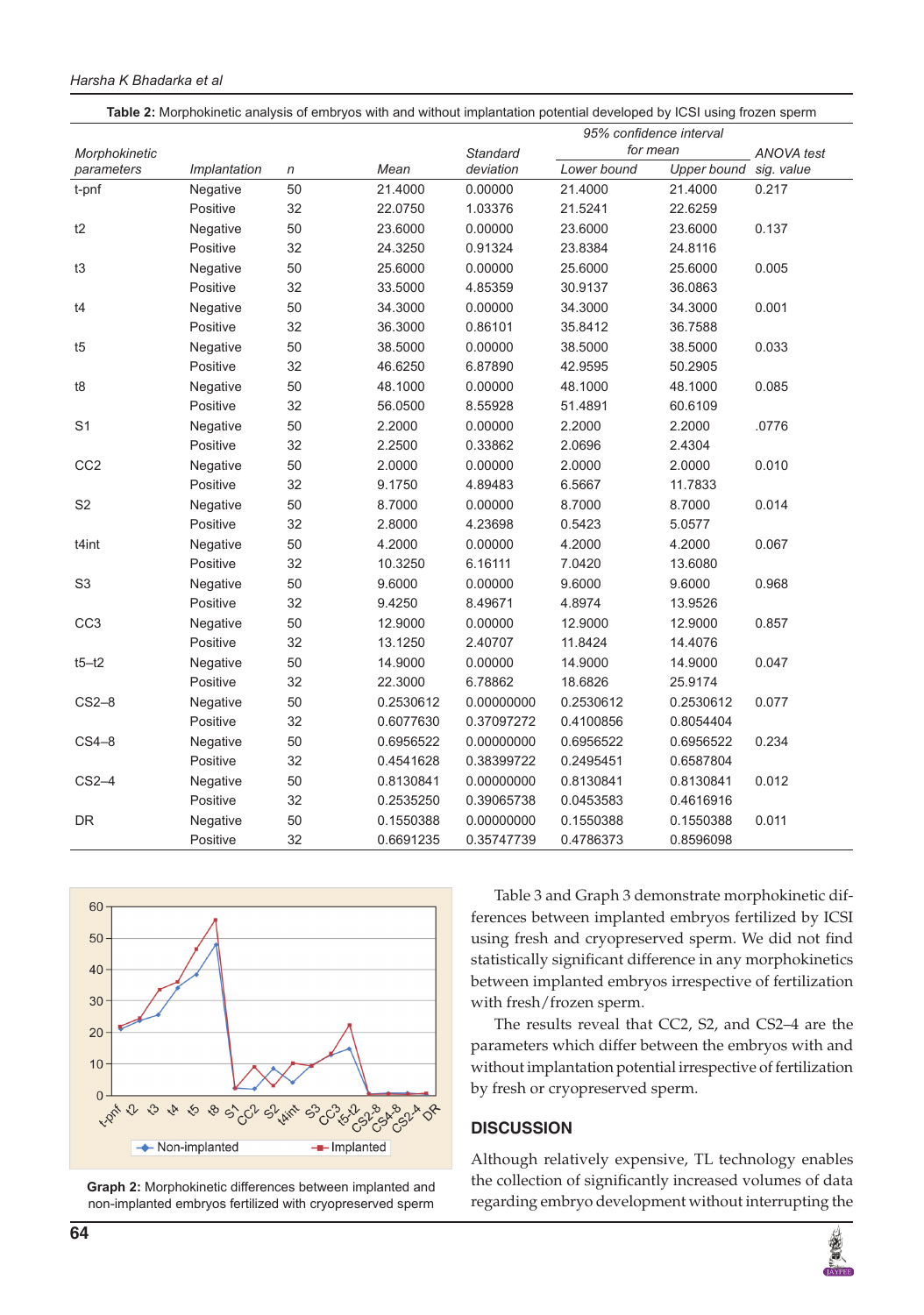|  | Time-lapse imaging to study implantation potential of D3 embryo |  |
|--|-----------------------------------------------------------------|--|
|  |                                                                 |  |

| Table 3: Morphokinetic analysis of embryos developed from ICSI using fresh and frozen sperm |        |            |           |            |             |                         |            |
|---------------------------------------------------------------------------------------------|--------|------------|-----------|------------|-------------|-------------------------|------------|
|                                                                                             |        |            |           |            |             | 95% confidence interval |            |
| Morphokinetic                                                                               |        |            |           | Standard   |             | for mean                | ANOVA test |
| parameters                                                                                  | Type   | $\sqrt{n}$ | Mean      | deviation  | Lower bound | Upper bound sig. value  |            |
| tPNF                                                                                        | Fresh  | 21         | 22.1500   | 0.37417    | 21.8372     | 22.4628                 | 0.846      |
|                                                                                             | Frozen | 32         | 22.0750   | 1.03376    | 21.5241     | 22.6259                 |            |
| t2                                                                                          | Fresh  | 21         | 24.5500   | 0.37417    | 24.2372     | 24.8628                 | 0.514      |
|                                                                                             | Frozen | 32         | 24.3250   | 0.91324    | 23.8384     | 24.8116                 |            |
| t3                                                                                          | Fresh  | 21         | 35.9500   | 0.05345    | 35.9053     | 35.9947                 | 0.172      |
|                                                                                             | Frozen | 32         | 33.5000   | 4.85359    | 30.9137     | 36.0863                 |            |
| t4                                                                                          | Fresh  | 21         | 36.1500   | 0.16036    | 36.0159     | 36.2841                 | 0.634      |
|                                                                                             | Frozen | 32         | 36.3000   | 0.86101    | 35.8412     | 36.7588                 |            |
| t5                                                                                          | Fresh  | 21         | 48.8500   | 1.01559    | 48.0009     | 49.6991                 | 0.378      |
|                                                                                             | Frozen | 32         | 46.6250   | 6.87890    | 42.9595     | 50.2905                 |            |
| t8                                                                                          | Fresh  | 21         | 52.0500   | 0.48107    | 51.6478     | 52.4522                 | 0.205      |
|                                                                                             | Frozen | 32         | 56.0500   | 8.55928    | 51.4891     | 60.6109                 |            |
| S <sub>1</sub>                                                                              | Fresh  | 21         | 2.4000    | 0.00000    | 2.4000      | 2.4000                  | 0.228      |
|                                                                                             | Frozen | 32         | 2.2500    | 0.33862    | 2.0696      | 2.4304                  |            |
| CC <sub>2</sub>                                                                             | Fresh  | 21         | 11.4000   | 0.32071    | 11.1319     | 11.6681                 | 0.217      |
|                                                                                             | Frozen | 32         | 9.1750    | 4.89483    | 6.5667      | 11.7833                 |            |
| S <sub>2</sub>                                                                              | Fresh  | 21         | 0.2000    | 0.10690    | 0.1106      | 0.2894                  | 0.100      |
|                                                                                             | Frozen | 32         | 2.8000    | 4.23698    | 0.5423      | 5.0577                  |            |
| t4int                                                                                       | Fresh  | 21         | 12.7000   | 0.85524    | 11.9850     | 13.4150                 | 0.295      |
|                                                                                             | Frozen | 32         | 10.3250   | 6.16111    | 7.0420      | 13.6080                 |            |
| S <sub>3</sub>                                                                              | Fresh  | 21         | 3.2000    | 1.49666    | 1.9488      | 4.4512                  | 0.054      |
|                                                                                             | Frozen | 32         | 9.4250    | 8.49671    | 4.8974      | 13.9526                 |            |
| CC <sub>3</sub>                                                                             | Fresh  | 21         | 12.9000   | 0.96214    | 12.0956     | 13.7044                 | 0.803      |
|                                                                                             | Frozen | 32         | 13.1250   | 2.40707    | 11.8424     | 14.4076                 |            |
| $t5-t2$                                                                                     | Fresh  | 21         | 24.3000   | 0.64143    | 23.7638     | 24.8362                 | 0.420      |
|                                                                                             | Frozen | 32         | 22.3000   | 6.78862    | 18.6826     | 25.9174                 |            |
| $CS2-8$                                                                                     | Fresh  | 21         | 0.8776353 | 0.04673119 | 0.8385670   | 0.9167035               | 0.055.     |
|                                                                                             | Frozen | 32         | 0.6077630 | 0.37097272 | 0.4100856   | 0.8054404               |            |
| $CS4-8$                                                                                     | Fresh  | 21         | 0.1982175 | 0.08613339 | 0.1262082   | 0.2702268               | 0.079      |
|                                                                                             | Frozen | 32         | 0.4541628 | 0.38399722 | 0.2495451   | 0.6587804               |            |
| $CS2-4$                                                                                     | Fresh  | 21         | 0.0173952 | 0.00953653 | 0.0094224   | 0.0253679               | 0.105      |
|                                                                                             | Frozen | 32         | 0.2535250 | 0.39065738 | 0.0453583   | 0.4616916               |            |
| DR                                                                                          | Fresh  | 21         | 0.8896739 | 0.09121742 | 0.8134142   | 0.9659336               | 0.103      |
|                                                                                             | Frozen | 32         | 0.6691235 | 0.35747739 | 0.4786373   | 0.8596098               |            |



**Graph 3:** Morphokinetic analysis of implanted embryos developed from ICSI using fresh and frozen semen

culture conditions. Associations were reported to exist between embryo morphokinetic parameters and their subsequent implantation potential.<sup>5,6</sup>

Gardner et al<sup>7</sup> propose using a hierarchical predictive model to identify embryos with the highest developmental potential. This model is based on morphological screening, presence or absence of exclusion criteria, timing of cell division to the five-cell phase, synchrony of divisions from the two- to four-cell phases, and duration of the second cell cycle. However, more recent evidence has shown potential issues in the transferability of Gardner et al's<sup>7</sup> algorithm between different clinics,  $8-11$ possibly due to different embryo growth rates in diverse settings (i.e., oxygen concentration, culture media, or patient population) in different laboratories. Therefore, it

International Journal of Infertility and Fetal Medicine, May-August 2017;8(2):61-67 **65**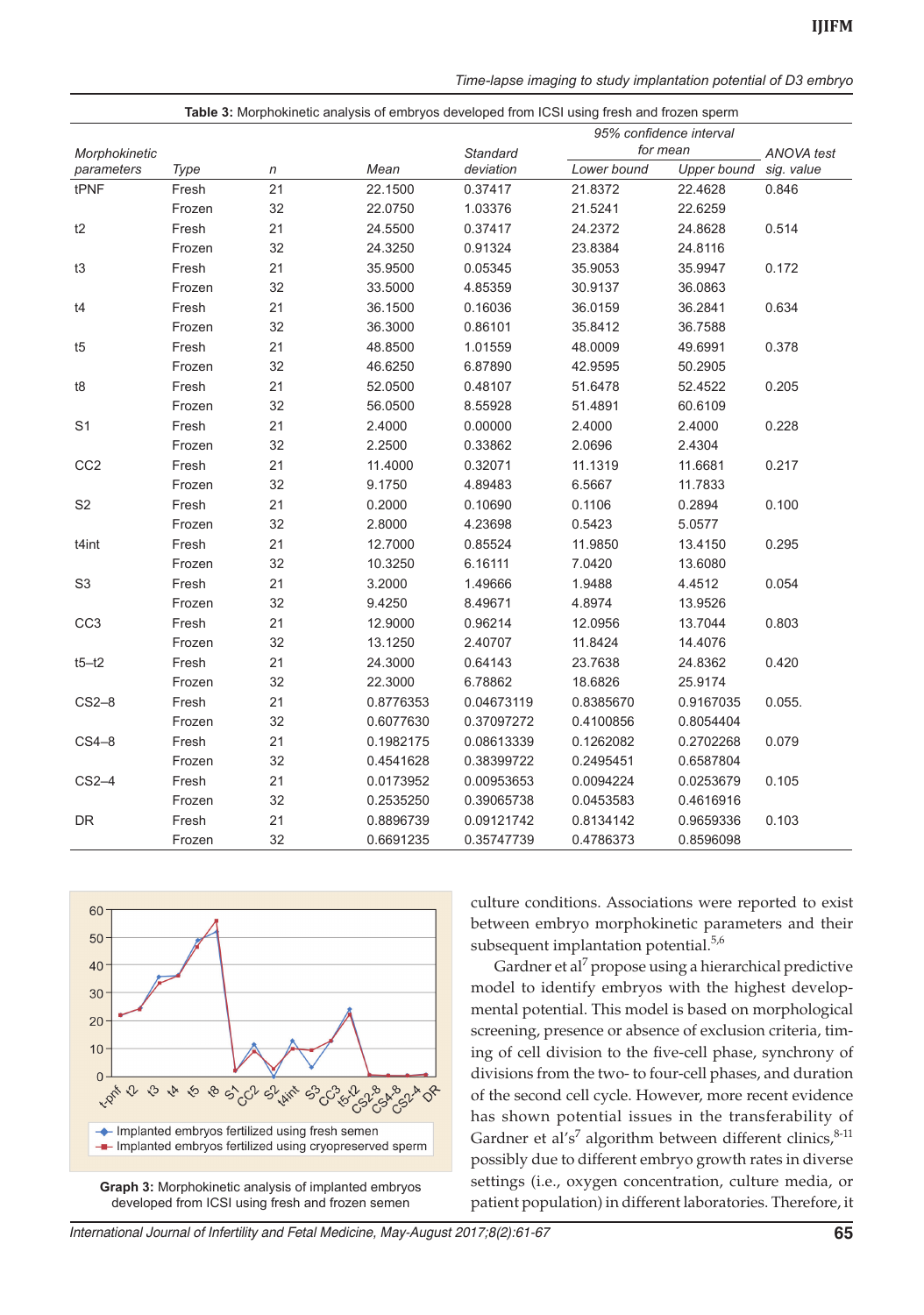is highly recommended that each IVF laboratory develop its own cut-off values for quantitative parameters based on KID, although methodology maybe adopted from published studies.

The present study is in concordance with results of other studies stating that the morphokinetics vary significantly between embryos with and without implantation potential.<sup>12,13</sup>

In this study, statistically significant difference was found between t-pnf, t2, t8, S2, S3, CS2–8, CS4–8, CS2–4, and DR of embryos with and without implantation potential when fertilized with fresh semen. Also, when embryos which were fertilized with frozen semen were taken into account, statistically significant difference was found in t3, t4, t5, CC2, S2, t5–t2, CS2–4, and DR. The results are not in complete agreement with the study in which morphokinetics of t-pnf, t2, t3, t5, t8, S1, and t5–t2 were found to be different between statistically implanted and nonimplanted embryos, $14$  which suggest that human embryo morphokinetics may vary between laboratories. Therefore, TL algorithms emphasizing quantitative timing parameters may have reduced interlaboratory transferability; qualitative measures are independent of cell division timings, with potentially improved interlaboratory reproducibility, which is in concordance with results by Liu et al.<sup>11</sup>

However, these results are in agreement with the study by Lemmen et  $al^{15}$  who state that the timing and coordination of events during early embryo development (from zygote to cleavage stage) are connected with embryo quality and implantation rate.

It shall be noted that S2, CS2–4, and DR differ significantly in all implanted embryos irrespective of type of semen used for fertilization, which suggest that relative kinetic expressions defining cleavage synchronicity are better predictors of implantation than absolute time points.4

No difference was found in morphokinetics of implanted embryos irrespective of fertilization by fresh or frozen semen, which indicates that embryogenesis events do not get affected by origin of sperm used for ICSI. These results were found to be in concordance with the study by Eastick et al,<sup>16</sup> who found that there are no differences in the morphokinetic parameters of early embryo development when either fresh or frozen ejaculate sperm is used for ICSI insemination.

Though the study shows promising results to propose embryo selection model for single ET cycle, the small sample size of the present study requires large-scale prospective randomized controlled trials with validation of results by analysis of outcomes.

## **CONCLUSION**

In conclusion, time for specific events, of embryogenesis to occur, varies from other data available, which signify the necessity of each lab to establish their own criteria based on morphokinetics for selection of embryo with greater possibility of implantation. This observational study has shown that there are no differences in the morphokinetic parameters of early embryo development when either fresh or frozen ejaculate sperms were used for ICSI insemination, which confirms the usefulness of freezing for fertility preservation without any adverse impact on events of embryogenesis. Further studies could include embryo monitoring and annotation up to the blastocyst stage with higher sample size.

#### **REFERENCES**

- 1. Glujovsky D, Blake D, Farquhar C, Bardach A. Cleavage stage versus blastocyst stage embryo transfer in assisted reproductive technology. Cochrane Database Syst Rev 2012 Jul;7:CD002118.
- 2. Basile N, Morbeck D, Garcia-Velasco J, Bronet F, Meseguer M. Type of culture media does not affect embryo kinetics: a time-lapse analysis of sibling oocytes. Hum Reprod 2013 Mar;28(3):634-641.
- 3. Ciray HN, Aksoy T, Goktas C, Ozturk B, Bahceci M. Timelapse evaluation of human embryo development in single versus sequential culture media–a sibling oocyte study. J Assist Reprod Genet 2012 Sep;29(9):891-900.
- 4. Cetinkaya M, Pirkevi C, Yelke H, Colakoglu YK, Atayurt Z, Kahraman S. Relative kinetic expressions defining cleavage synchronicity are better predictors of blastocyst formation and quality than absolute time points. J Assist Reprod Genet 2015 Jan;32(1):27-35.
- 5. Meseguer M, Herrero J, Tejera A, Hilligsoe KM, Ramsing NB, Remohi J. The use of morphokinetics as a predictor of embryo implantation. Hum Reprod 2011 Oct;26(10):2658-2671.
- 6. Kirkegaard K, Agerholm IE, Ingerslev HJ. Time-lapse monitoring as a tool for clinical embryo assessment. Hum Reprod 2012 May;27(5):1277-1285.
- 7. Gardner DK, Meseguer M, Rubio C, Treff NR. Diagnosis of human preimplantation embryo viability. Hum Reprod Update 2015 Nov-Dec;21(6):727-747.
- Best L, Campbell A, Duffy S, Montgomery S, Fishel S. Does one model fit all? Testing a published embryo selection algorithm on independent timelapse data. Hum Reprod 2013 Jul;28(1):87-90.
- 9. Fréour T, Le Fleuter N, Lammers J, Splingart C, Reignier A, Barrière P. External validation of a time-lapse prediction model. Fertil Steril 2015 Apr;103(4):917-922.
- 10. Yalçinkaya E, Ergin EG, Calişkan E, Oztel Z, Ozay A, Ozörnek H. Reproducibility of a time-lapse embryo selection model based on morphokinetic data in a sequential culture media setting. J Turk Ger Gynecol Assoc 2014 Aug;15(3):156-160.
- 11. Liu Y, Copeland C, Stevens A, Feenan K, Chapple V, Myssonski K, Roberts P, Matson P. Assessment of human embryos by time-lapse videography: a comparison of quantitative and qualitative measures between two independent laboratories. Reprod Biol 2015 Dec;15(4):210-216.